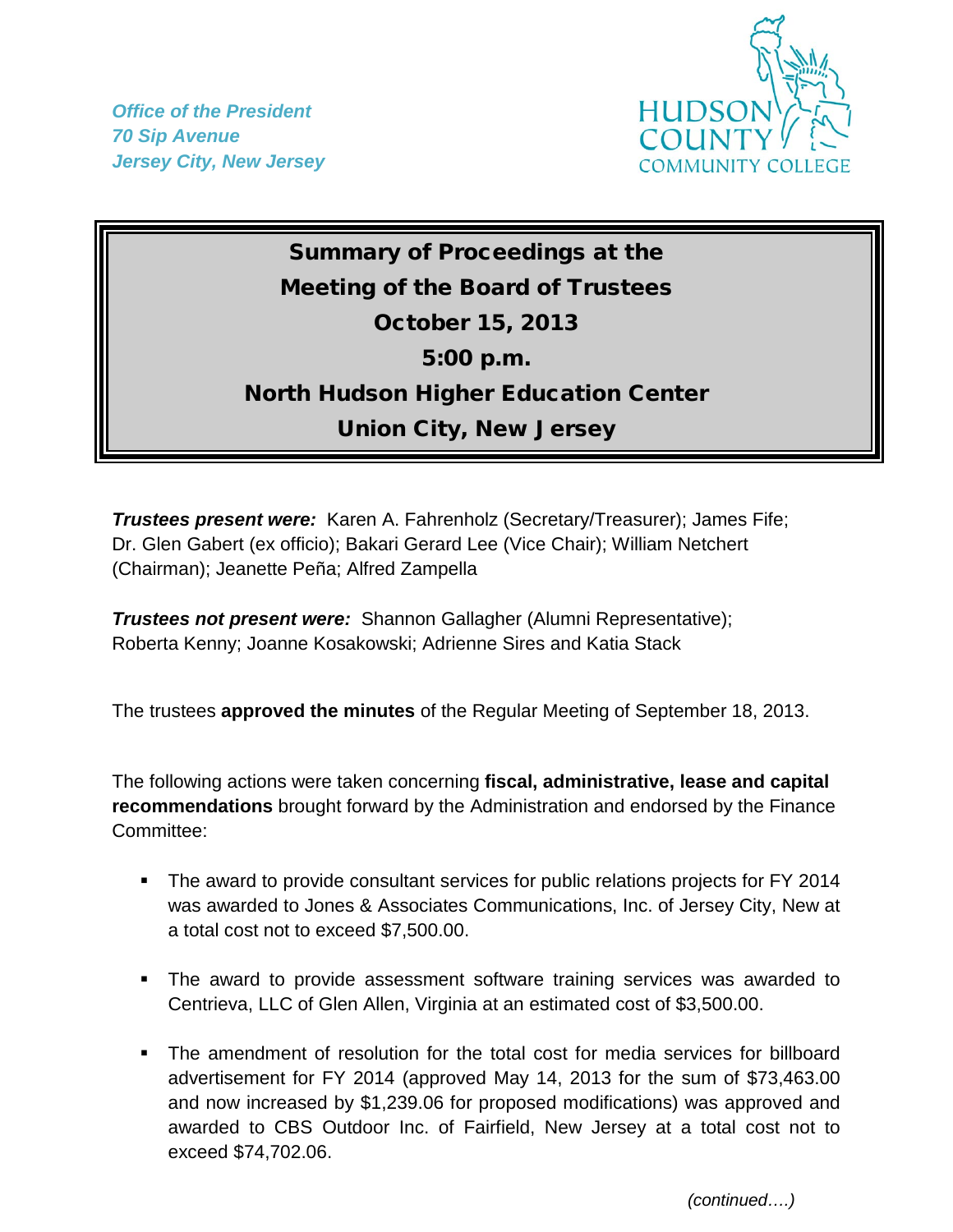- *Green Memo 10/15/13 Page 2*
	- The award of general counsel services for FY 2014 was awarded to the firm of Scarinci and Hollenbeck, Esqs., of Lyndhurst, New Jersey.
	- The award of real estate counsel services for FY 2014 was awarded to John Curley, LLC of Jersey City, New Jersey.
	- The renewal of parking agreement with municipal parking with the Town of West New York for FY 2014 was approved.
	- The renewal of parking agreement for thirty (30) parking slots with P.C. Richards parking lot, 5200 Kennedy Boulevard, West New York, New Jersey, a
	- three-month period (October 1 December 31, 2013) at a cost not to exceed \$4,500.00.
	- The Report of the Facilities Committee for its meeting of August 8, 2013 was accepted for inclusion in the record.

The following actions were taken regarding **personnel recommendations** brought forward by the Administration and endorsed by the Personnel Committee:

- The retirement of a Professor, Academic Foundations (Math) was accepted.
- The resignations of a Recruiter; Executive Director, Distance Education; and a Academic Lab Coordinator were accepted.
- Staff were appointed to the following full-time job titles: Director of Library Technology; and Transfer Student Coordinator/Recruiter.
- The re-adoption of the Staffing Table for Fiscal Year 2014 Effective June 12, 2013 was approved.
- The title change from Executive Director, Distance Education *to* Executive Director, Online Learning was approved.
- Persons were approved for inclusion on the list of those authorized for additional new and continuing part-time employment: August 15 – June 30, 2014.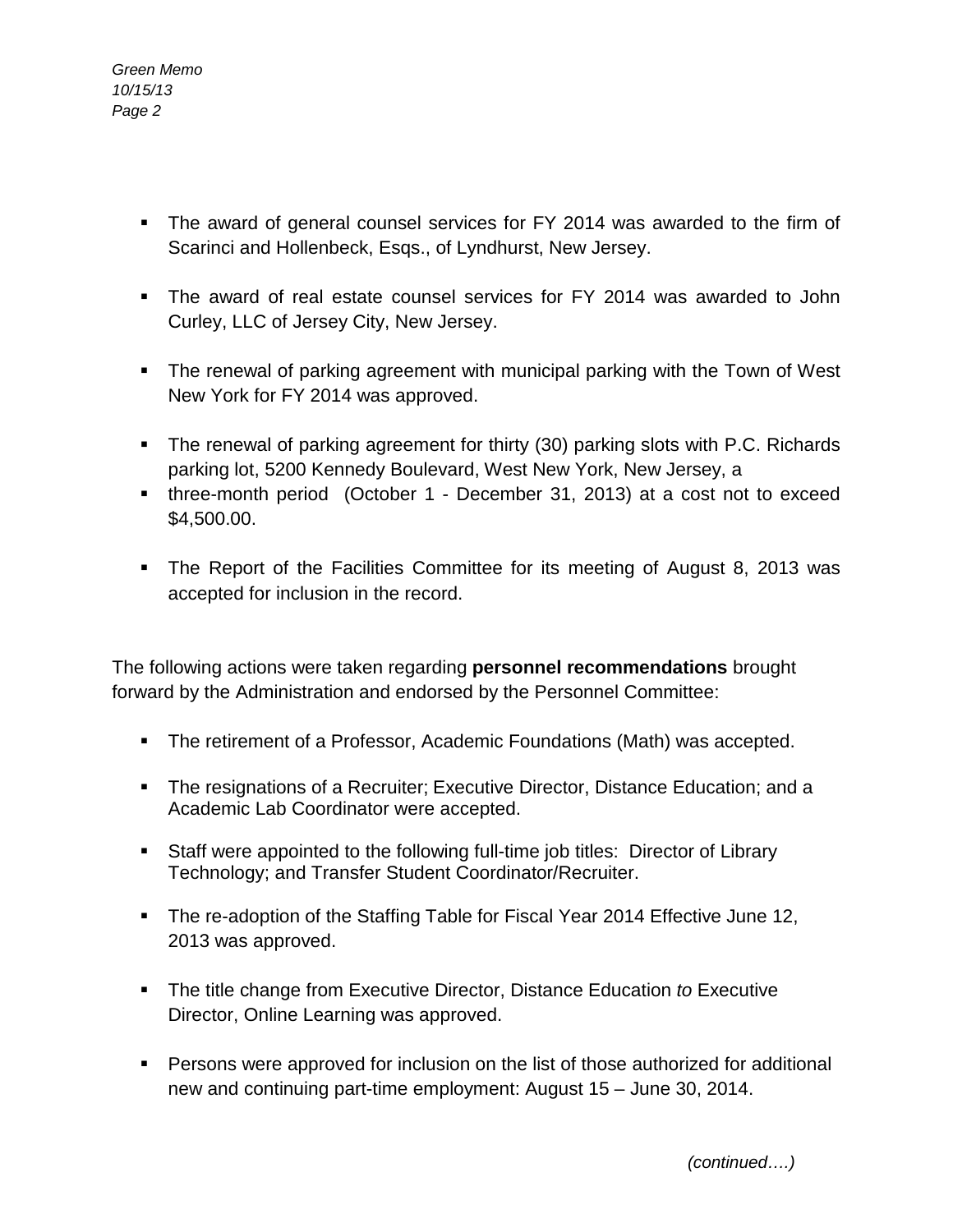*Green Memo 10/15/13 Page 3*

The following actions were taken concerning **academic and student affairs**:

- Renewal of a Separate Memorandum of Understanding Between HCCC and Carepoint Health School of Nursing – AS in Science / Diploma in Nursing, HCCC and Bayonne Medical Center School of Nursing – AS in Science / Diploma in Nursing, HCCC and Liberty Health Care System - Jersey City Medical Center for the AAS and Certificate - Paramedic Science Program was approved
- Establishment of a new Memorandum of Understanding between HCCC and Carepoint Health School of Radiography – AS in Science Degree Program effective AY 2013-2014 was approved.
- The granting of "Affiliate Faculty" status for Academic Year 2013-2014 for nursing instructors teaching at the Schools of Nursing of Bayonne Medical Center and Christ Hospital; and for paramedic science instructors teaching at Jersey City Medical Center, partner institutions for the A.S. Cooperative Nursing and A.A.S. Paramedic Science programs was approved.

The following actions were taken concerning *new business:*

Gift of art collection from Benjamin J. Dineen, III and Dennis C. Hull

Ben Dineen and Dennis Hull addressed the Board and those in attendance. Ben Dineen stated that he and Dennis Hull wanted to give something back to the community by supporting the College by sharing their personal art collection with faculty and students. Dennis Hull said he knew that they made the right decision in donating the art because HCCC has demonstrated its commitment to fine arts.

Chairman Netchert thanked Dineen and Hull for their legacy gift to the College. He then asked the trustees to stand for the resolution as a way to acknowledge the extraordinary nature of the action.

- The resolution accepting the gift of art collection from Benjamin J. Dineen, III and Dennis C. Hull was approved
- The resolution naming the new gallery space on the sixth floor of the new Library/Classroom Building the "Benjamin J. Dineen, III and Dennis C. Hull Gallery" was approved.

 *(continued….)*